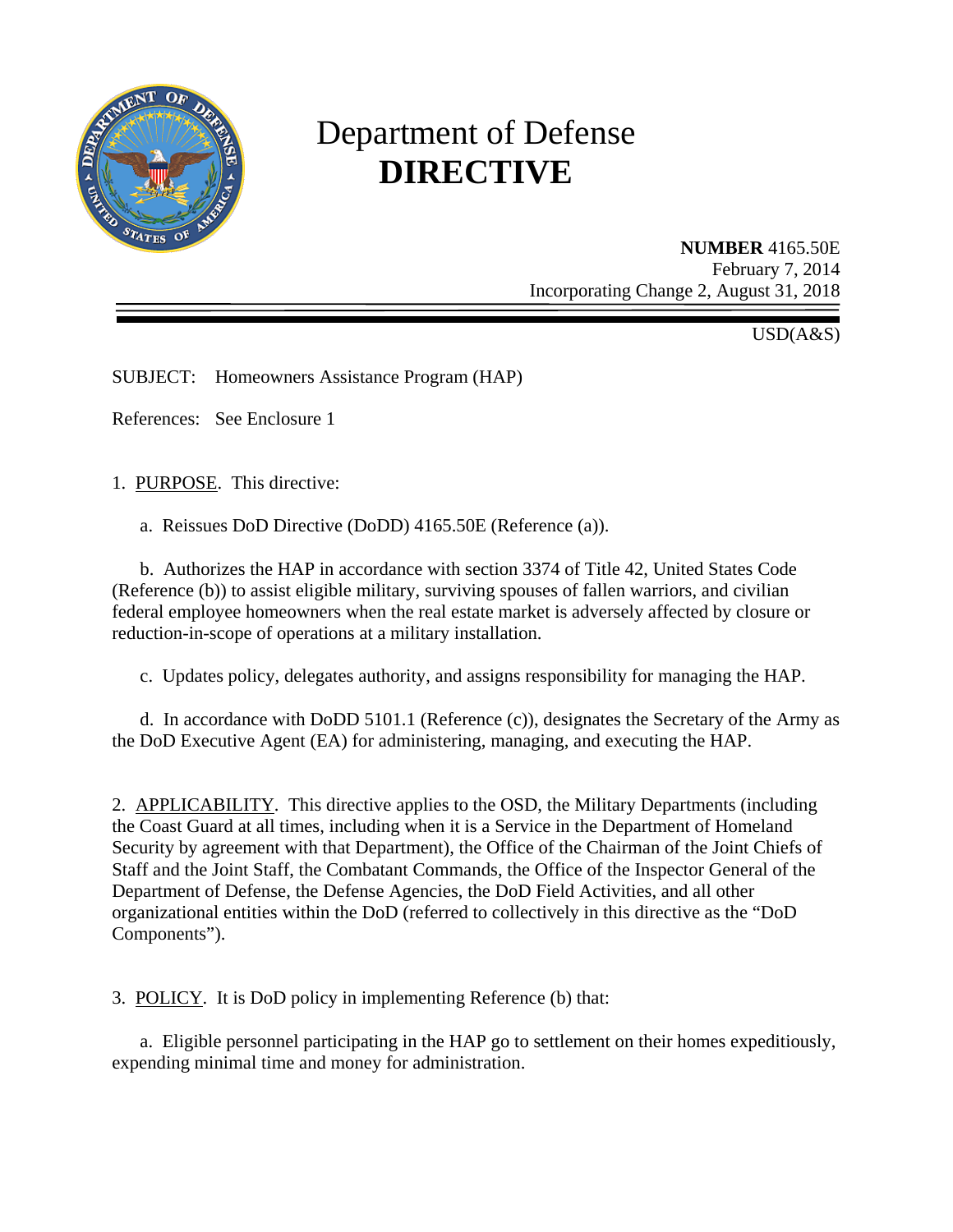b. Detailed guidance regarding available benefits, both foreign and domestic, will be provided in the regulations published by the Secretary of the Army as the DoD EA for the HAP and codified in part 239 of Title 32, Code of Federal Regulations (Reference (d)).

4. RESPONSIBILITIES. See Enclosure 2.

5. RELEASABILITY. **Cleared for public release.** This directive is available on the Directives Division Website at http://www.esd.whs.mil/DD/.

6. SUMMARY OF CHANGE 2. This change reassigns the office of primary responsibility for this directive to the Under Secretary of Defense for Acquisition and Sustainment in accordance with the July 13, 2018 Deputy Secretary of Defense Memorandum (Reference (e)).

7. EFFECTIVE DATE. This directive is effective February 7, 2014.

Christine H. Fox Acting Deputy Secretary of Defense

Enclosures

- 1. References
- 2. Responsibilities **Glossary**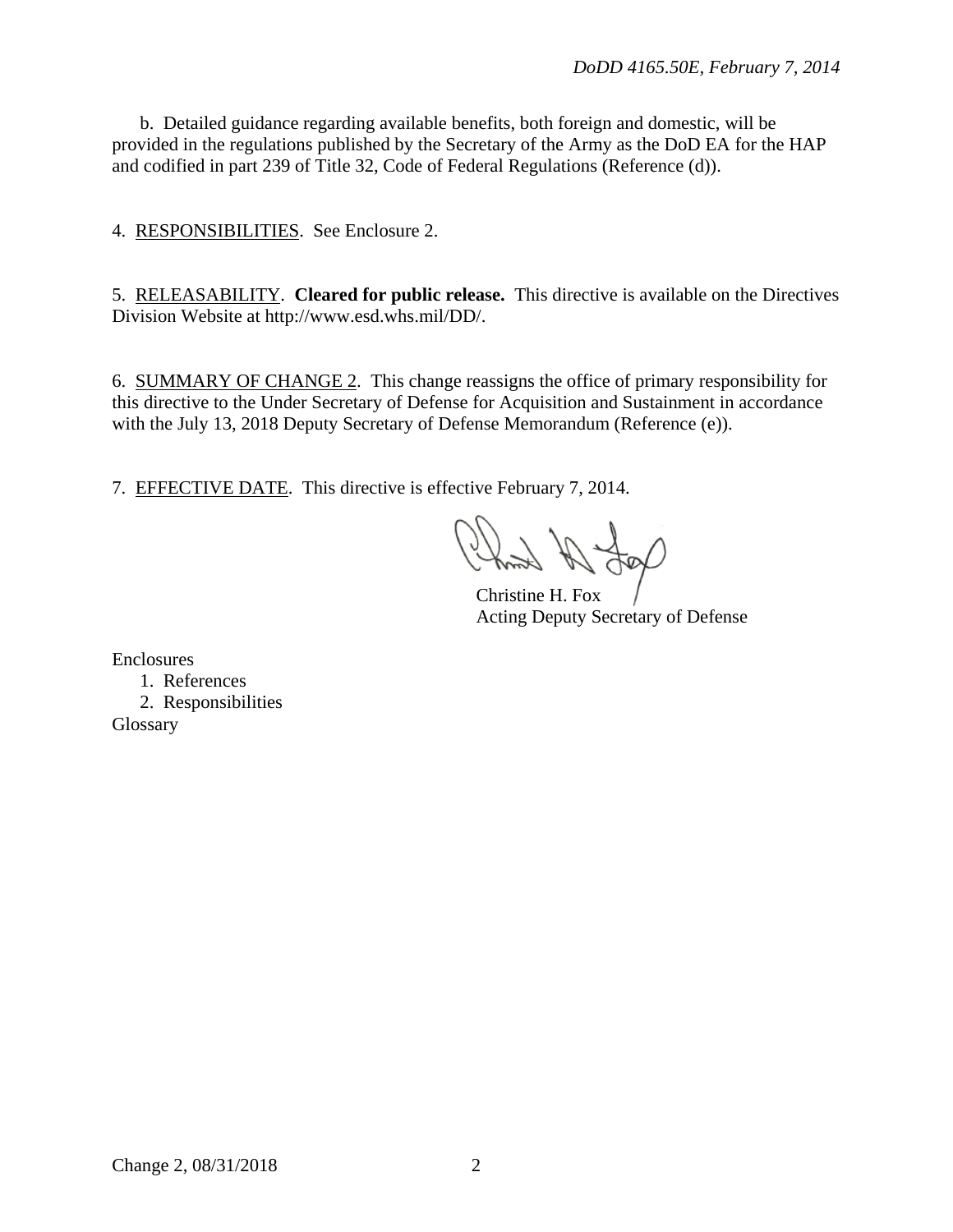## ENCLOSURE 1

### **REFERENCES**

- (a) DoD Directive 4165.50E, "Homeowners Assistance Program (HAP)," October 25, 2004 (hereby cancelled)
- (b) Section 3374 of Title 42, United States Code
- (c) DoD Directive 5101.1, "DoD Executive Agent," September 3, 2002, as amended
- (d) Part 239 of Title 32, Code of Federal Regulations
- (e) Deputy Secretary of Defense Memorandum, "Establishment of the Office of the Under Secretary of Defense for Research and Engineering and the Office of the Under Secretary of Defense for Acquisition and Sustainment," July 13, 2018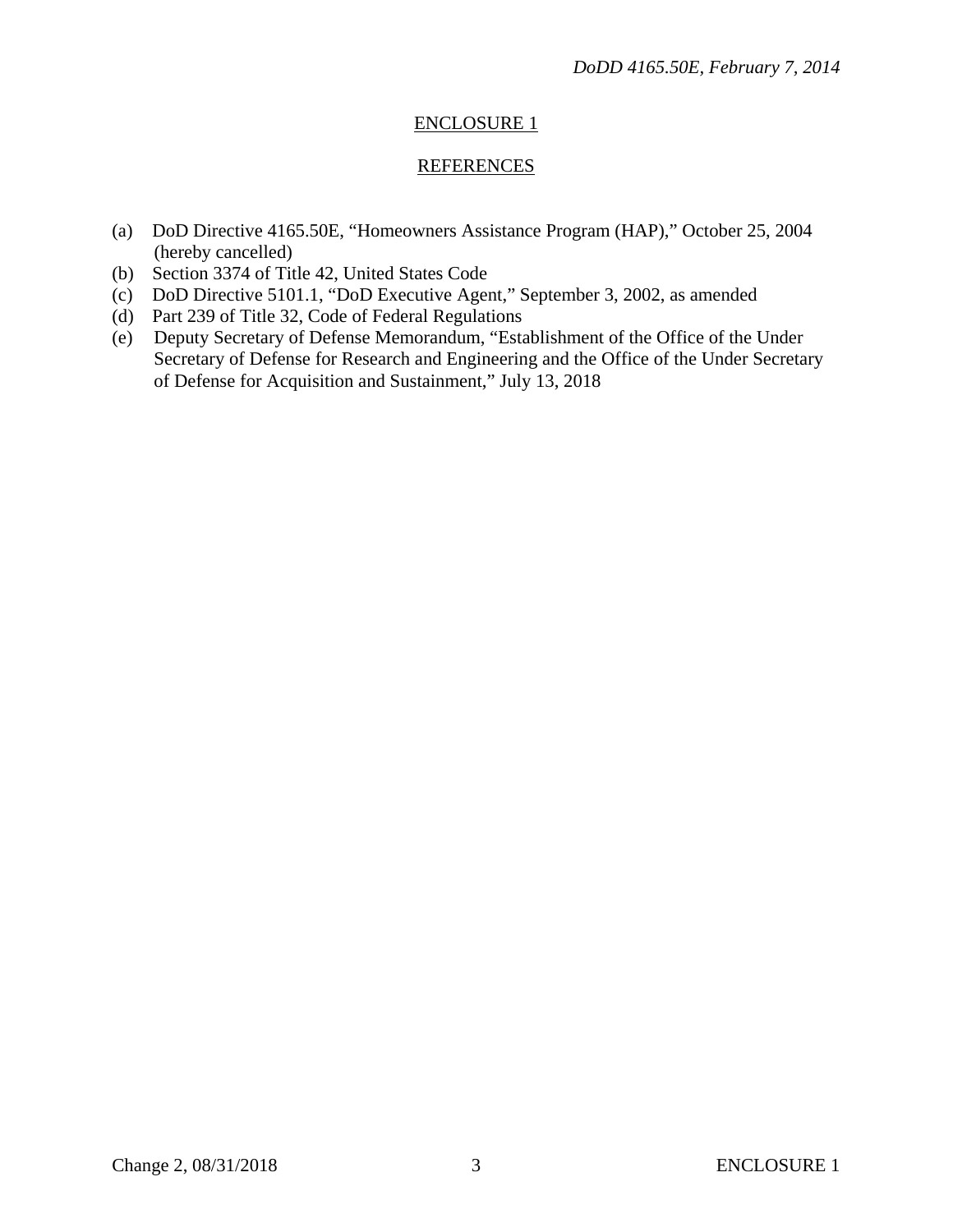### ENCLOSURE 2

## RESPONSIBILITIES

### 1. UNDER SECRETARY OF DEFENSE FOR ACQUISITION, TECHNOLOGY, AND LOGISTICS (USD(AT&L)). The USD(AT&L):

a. Executes the OSD Principal Staff Assistant authorities and responsibilities for the HAP pursuant to Reference (c).

b. Oversees the activities of the Secretary of the Army as the DoD EA for the HAP.

### 2. ASSISTANT SECRETARY OF DEFENSE FOR ENERGY, INSTALLATIONS, AND ENVIRONMENT (ASD(EI&E)). Under the authority, direction, and control of the USD(AT&L) and in relation to the HAP, the ASD(EI&E):

a. Develops HAP policy and guidance.

b. Sets eligible personnel benefits not prescribed in Reference (b), with the concurrence of the Under Secretary of Defense (Comptroller)/Chief Financial Officer, Department of Defense (USD(C)/CFO) and the Under Secretary of Defense for Personnel and Readiness.

c. Negotiates agreements with the DoD Components, as required.

d. Monitors administration and provides broad guidance.

e. Authorizes re-delegation of HAP management to the lowest practical level.

f. Updates Reference (d) as appropriate.

### 3. USD(C)/CFO. The USD(C)/CFO:

a. Implements this directive and prescribes procedures appropriate to support HAP financial operations.

b. Reviews and approves HAP financial plans and budgets.

c. Issues financing and obligation authorities to support the HAP.

d. Administers the DoD Homeowners Assistance Fund.

#### 4. DOD COMPONENT HEADS AND THE COMMANDANT OF THE U.S. COAST GUARD. The DoD Component heads and the Commandant of the U.S. Coast Guard: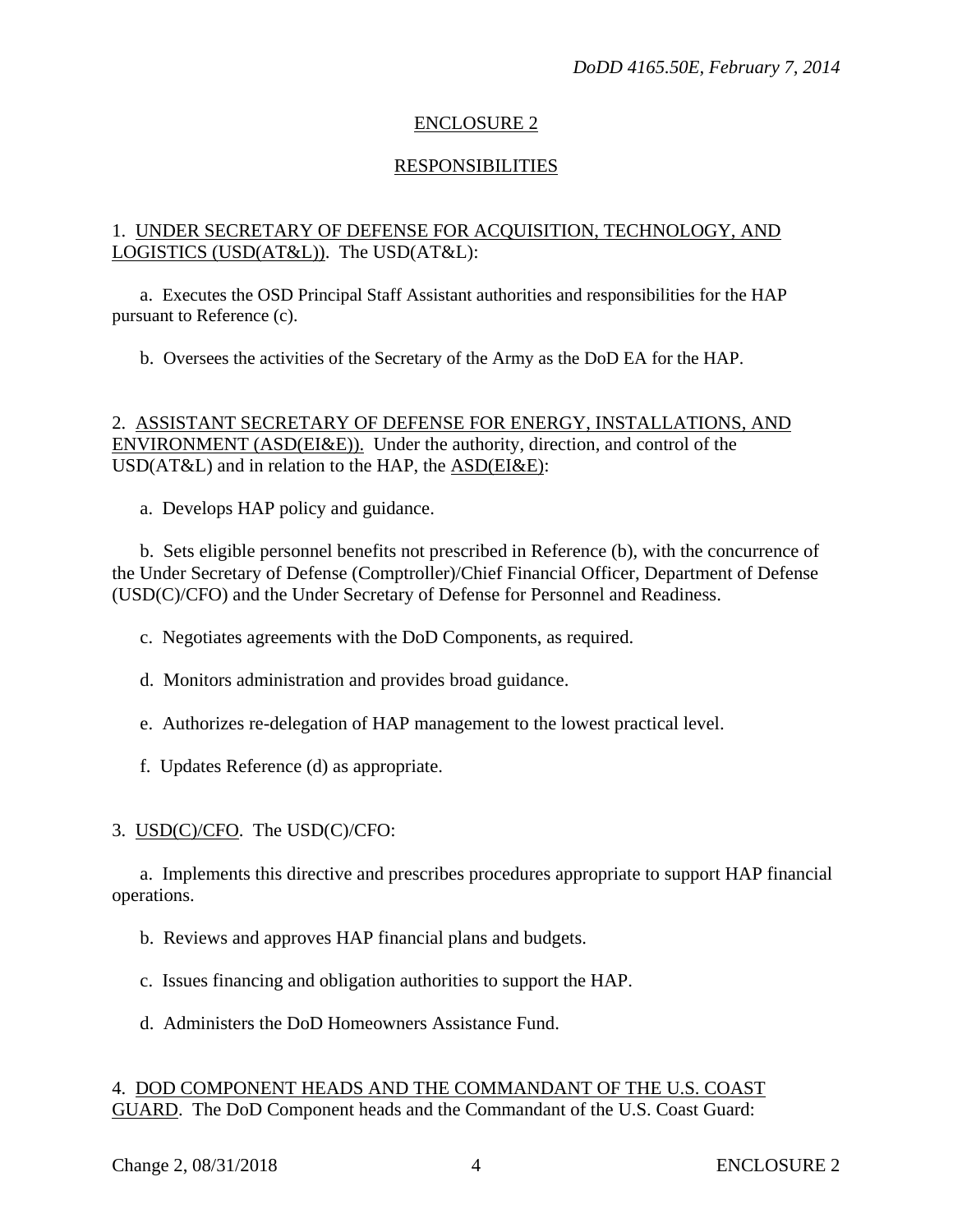a. Designate at least one representative at the headquarters level to work with the HAP central office identified in DD Form 1607, "Application of DoD Homeowners Assistance Program."

b. Require each military or Coast Guard installation to liaise with the HAP field office, identified in DD Form 1607 to obtain guidance or assistance on the HAP.

c. Supply the HAP central office a copy of any internal regulation, instruction, or guidance published.

d. Disseminate information on the HAP, receive applications for assistance, verify statements on employment, and forward the applications for assistance for further processing, as required by the DoD EA.

e. Upon request, supply the HAP field office with any data pertaining to the HAP.

5. SECRETARY OF THE ARMY. In addition to the responsibilities outlined in section 4, and as DoD EA for the HAP, the Secretary of the Army:

a. Manages, maintains, and disposes of HAP-acquired property.

b. Establishes procedures to implement the HAP.

c. Maintains a HAP central office and one or more HAP field offices to process HAP applications from all military installations.

d. Determines when a specific military installation meets the requirements of Reference (b).

e. Determines the eligibility of each applicant for HAP assistance.

f. Determines and advises each applicant on the most appropriate type of assistance.

g. Issues guidance regarding available benefits.

h. Determines the amounts to be paid and makes payments or authorizes and arranges for acquisition or transfer of the applicant's property.

i. Maintains, manages, and disposes of acquired properties or contracts for such services with private contractors.

j. Ensures contractor accountability and quality control, with emphasis on potential abuses caused by collaboration between contractors or contractors and applicants.

k. Maintains necessary records, prepares reports, and conducts audits.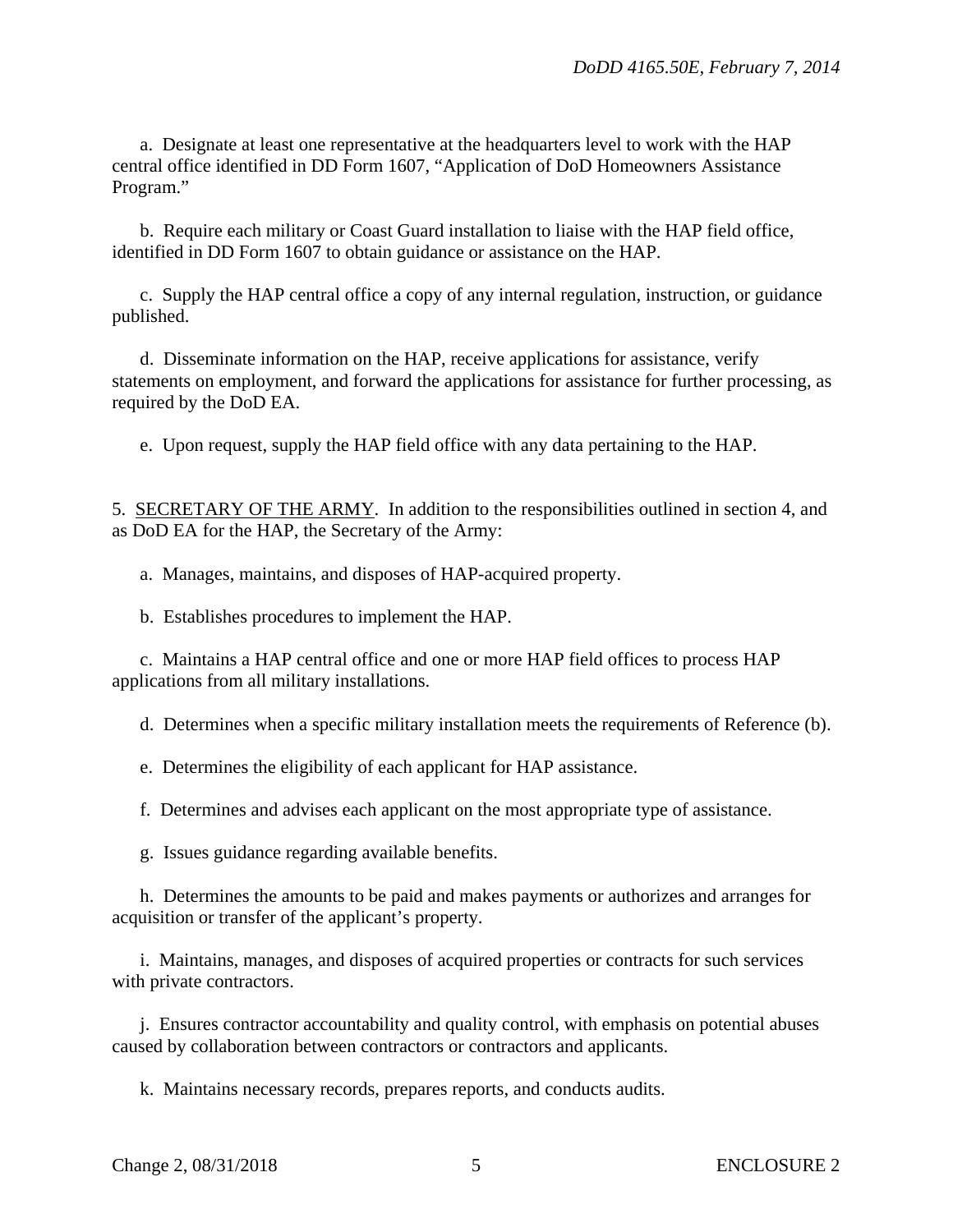l. Maintains a HAP website and the HAP application, DD Form 1607. (DD Form 1607 is available on the Internet at http://www.dtic.mil/whs/directives/infomgt/forms/index.htm.)

m. Establishes and maintains an appeals procedure to ensure each applicant is treated fairly and receives the maximum authorized benefit.

n. Prepares the Future Years Defense Program and annual budgets for the DoD Homeowners Assistance Fund.

o. Publishes Army regulations and forms concerning HAP, which will be subject to review by the ASD(EI&E).

p. Authorizes re-delegation of HAP management responsibilities to the lowest practical level.